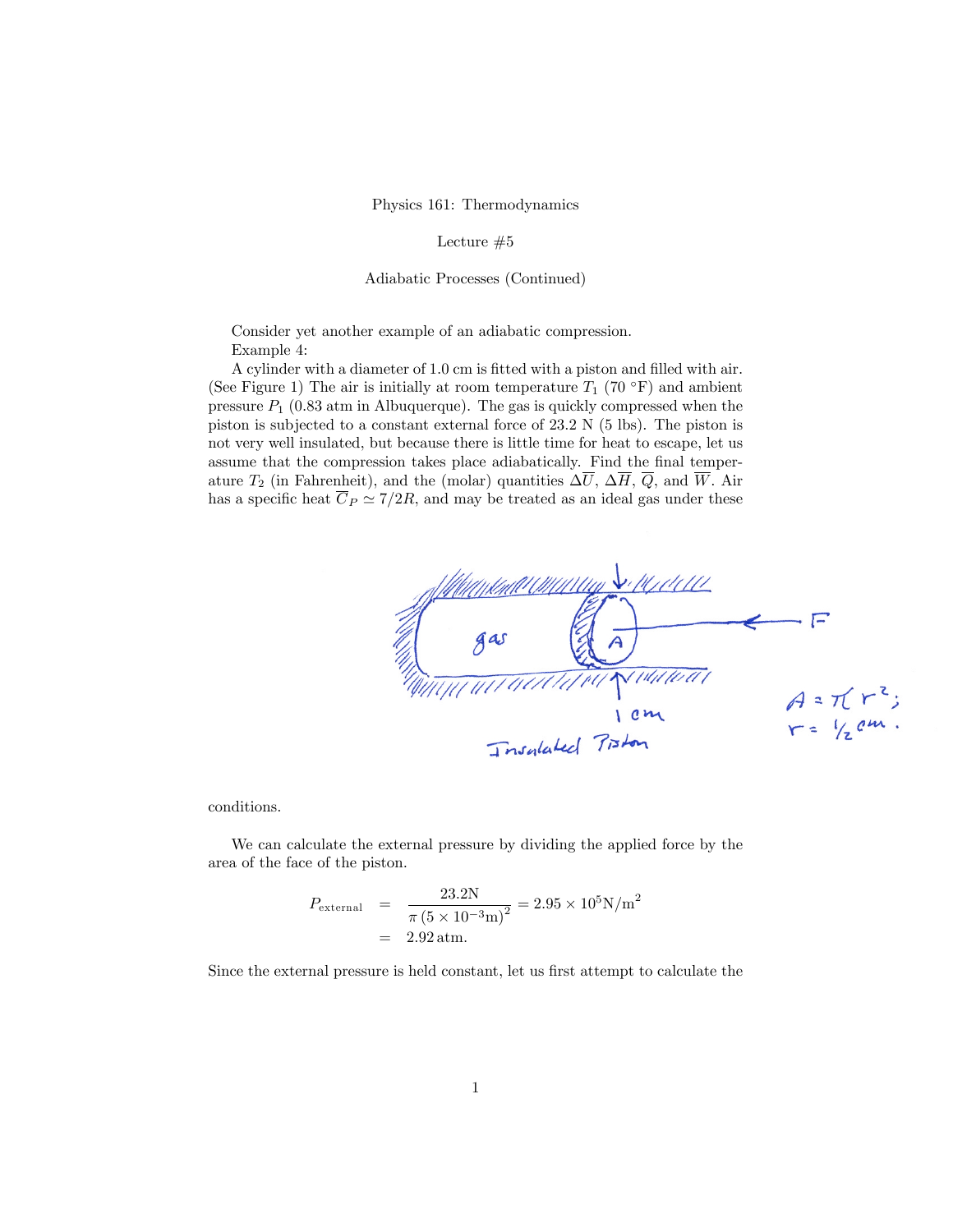work:

$$
W = \int_{1}^{2} P_{\text{external}} dV
$$
  
=  $P_{\text{external}} (V_2 - V_1)$   
=  $P_{\text{external}} \left( \frac{nRT_2}{P_2} - \frac{nRT_1}{P_1} \right)$   
=  $nR \left( \frac{P_{\text{external}} T_2}{P_2} - \frac{P_{\text{external}} T_1}{P_1} \right)$ 

When the piston comes to rest,  $P_2 = P_{\text{external}}$ , so we can make one more reduction to this expression and write,

$$
W = nR\left(T_2 - \frac{P_{\text{external}}T_1}{P_1}\right)
$$

$$
= nR\left(T_2 - \frac{2.92}{0.83}T_1\right)
$$

$$
\overline{W} = R(T_2 - 3.52T_1).
$$

Unfortunately, this is as far as we can go, for we haven't yet determined a value for  $T_2$ .

Let us attempt instead to calculate  $\Delta U$ . Because this is an ideal gas, we know that

$$
\left(\frac{\partial U}{\partial V}\right)_T=0.
$$

The important thing here is that this means that  $U$  is a function of only  $T$ , and therefore we can write,

$$
\Delta U = \int_{T_1}^{T_2} \left(\frac{\partial U}{\partial T}\right)_V dT
$$
  
\n
$$
= \int_{T_1}^{T_2} C_V dT = \int_{T_1}^{T_2} (C_P - R) dT
$$
  
\n
$$
= \int_{T_1}^{T_2} \left(\frac{7}{2}R - R\right) dT
$$
  
\n
$$
= \frac{5}{2}R (T_2 - T_1)
$$

We can't go any further with this calculation either, again because we don't know  $T_2$ .

Suppose, however, that we use the first law to combine our calculations of W and  $\Delta U$ , and attempt to find the missing temperature  $T_2$ . We have

$$
\Delta U = Q - W
$$

Since the process is adiabatic,  $Q = 0$ , and it follows that

$$
\Delta U = -W
$$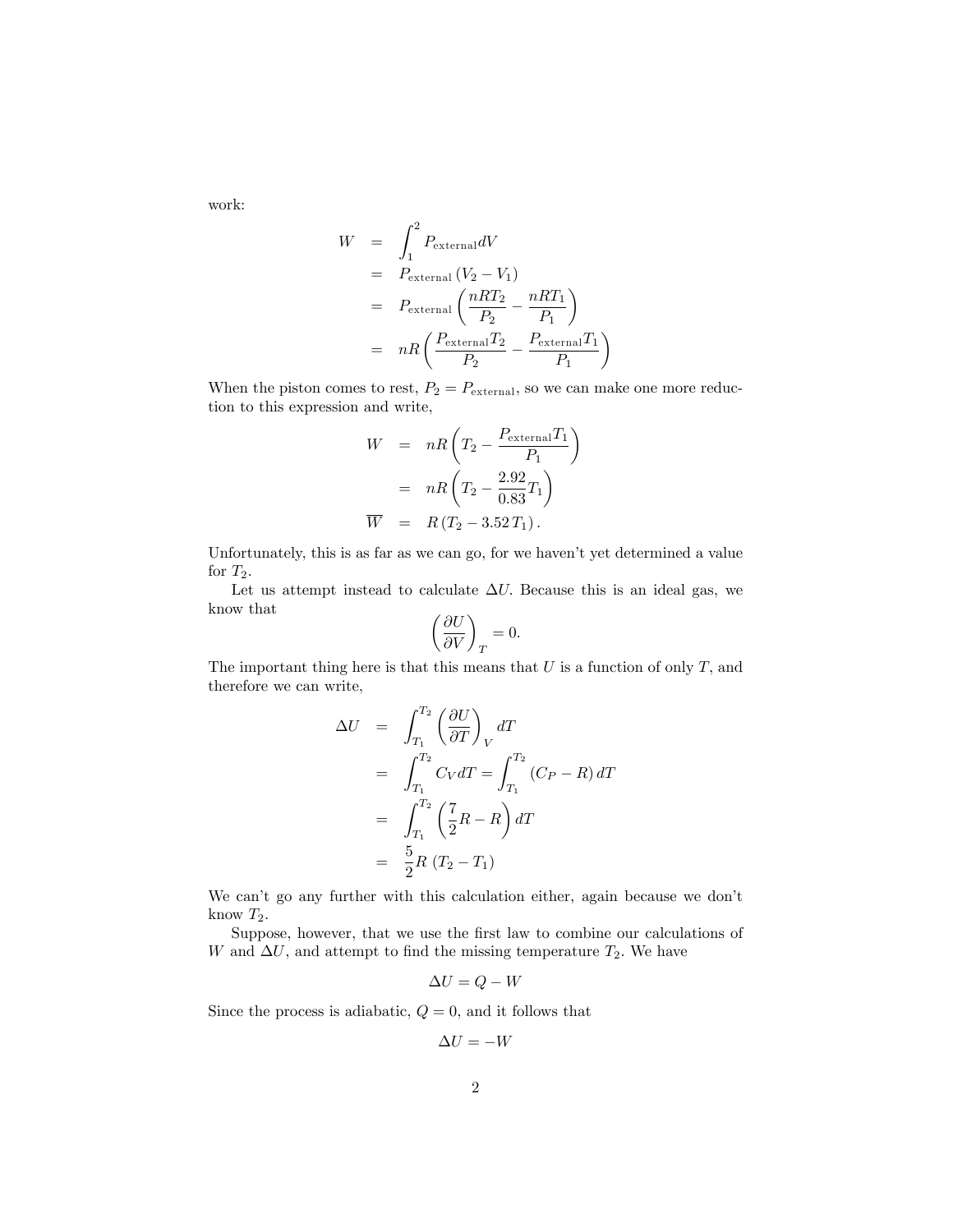Substituting our two equations from above, we have

$$
\frac{5}{2}R(T_2 - T_1) = -R(T_2 - 3.52T_1)
$$

Solving this for  $T_2$  gives

$$
T_2 = T_1 \frac{\left(3.52 + \frac{5}{2}\right)}{\frac{7}{2}}
$$
  
=  $T_1 \left(\frac{2 \times 3.52}{7} + \frac{5}{7}\right)$   

$$
T_2 = T_1 \times 1.72
$$

Thus the temperature increases by a factor of 1.72. To make use of this, we must first convert 70  $^{\circ}\rm{F}$  to Kelvin:

$$
(70 °F - 32 °F) \frac{5}{9} + 273.15
$$
  
= 294 K

The final temperature is therefore

$$
T_2 = 294 \,\mathrm{K} \times 1.72 = 505.7 \,\mathrm{K}.
$$

Converting back to Fahrenheit, we first note that the temperature in Celsius is

$$
505.7 \,\mathrm{K} - 273.15 = 232.5 \,^{\circ}C.
$$

From this, it follows that

$$
T_2 = 232.5 \, \text{°C} \times \frac{9}{5} + 32 = 418.5 + 32 = 451 \, \text{°F}
$$

As you probably know, Fahrenheit 451 is the name of a science fiction book by Ray Bradbury which expounds upon the fact that  $451^{\circ}$  F is the temperature at which paper will spontaneously burst into flame. (The actual temperature at which this occurs depends on the density and type of the paper, and on the pressure of the air, but experience suggests that it is not a good idea to have paper in an oven when the temperature is set above  $450^{\circ}$ F!) See Figure 2.

We can now go back and evaluate some of the missing quantities. The work is

$$
\overline{W} = R (505.7 \text{ K} - 3.52 \times 294 \text{ K})
$$
  
= -8.314 \frac{\text{J}}{\text{mole K}} \times 529.2 \text{ K}  
= -4.40 \text{ kJ/mole}

Since  $Q = 0$ , the change in energy per mole is

$$
\Delta \overline{U} = -\overline{W} = 4.40 \,\mathrm{kJ/mole}
$$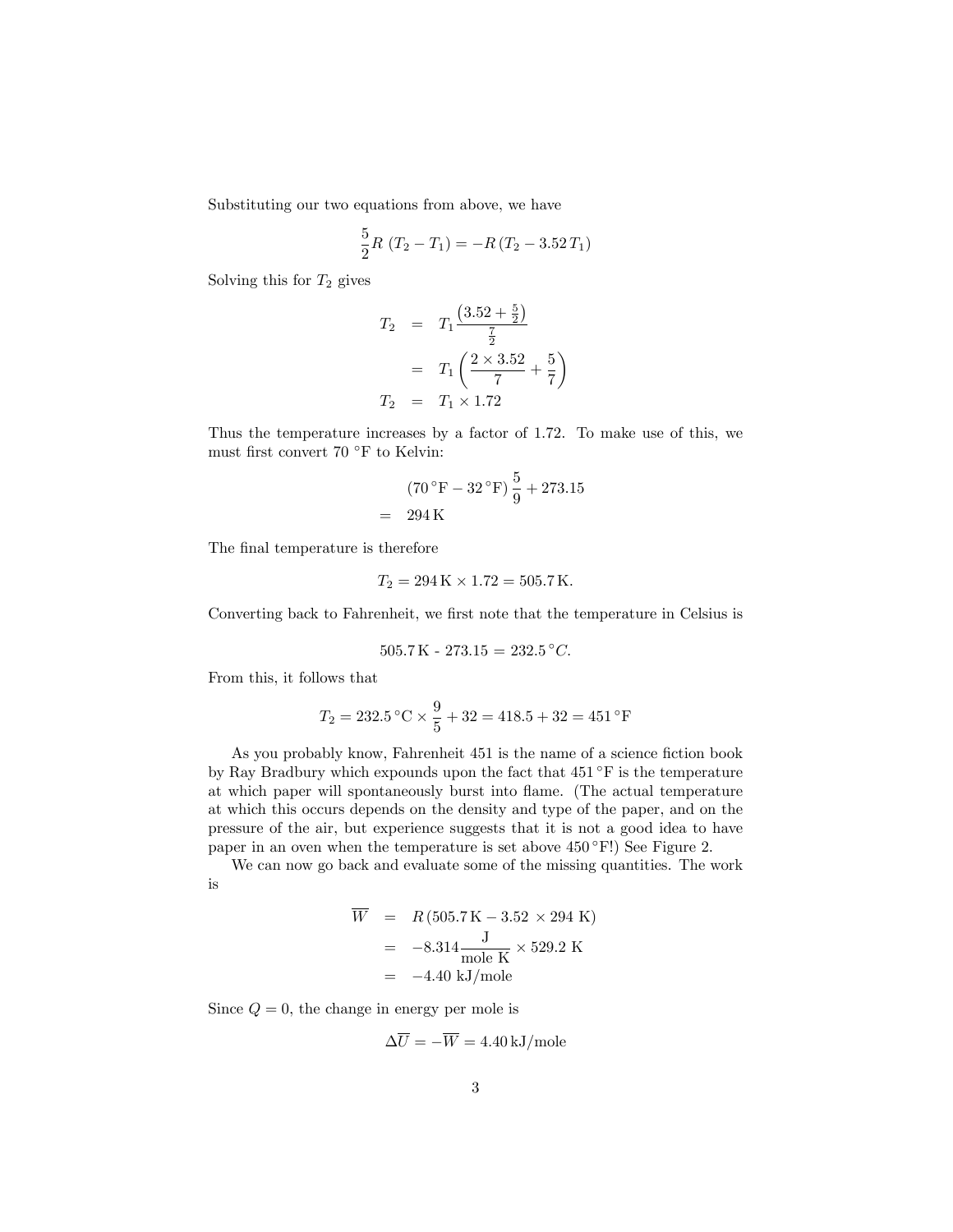

The change in enthalpy per mole is

$$
\Delta \overline{H} = \Delta \overline{U} + \Delta (P\overline{V})
$$
  
= 4.40 kJ/mole + R\Delta T  
= 4.40 kJ/mole + 8.314  $\frac{J}{\text{mole K}} \times (505.7 \text{ K} - 294 \text{ K})$   
= 4.40 kJ/mole + 1.76 kJ/mole = 6.16 kJ/mole

Example 5:

Let us consider the same adiabatic compression as in Example 4, but this time, let us compress the piston reversibly, from the same initial state,  $P_1$  = 0.83 atm and  $T_1 = 70$  °F to the same final pressure of  $P_2 = 2.92$  atm. In this case, what is the final temperature  $T_2$ , and what are  $\Delta \overline{U}$ ,  $\Delta \overline{H}$ ,  $\overline{Q}$ , and  $\overline{W}$ ?

Let us look at this first in general. For a reversible process, we may write the first law as

$$
dU = \left(\frac{\partial U}{\partial T}\right)_V dT + \left(\frac{\partial U}{\partial V}\right)_T dV = \delta Q - P dV,
$$

where we have substituted P for  $P_{\text{external}}$ . The heat  $\delta Q$  will be zero for an adiabatic process. Substituting  $C_V = \left(\frac{\partial U}{\partial T}\right)_V$ , and putting all of the terms which multiply  $dT$  on one side of the equation and all of the terms which multiply  $dV$ on the other side of the equation, we have the following connection between  $dT$ and  $dV$  :

$$
C_V dT = -\left[P + \left(\frac{\partial U}{\partial V}\right)_T\right] dV
$$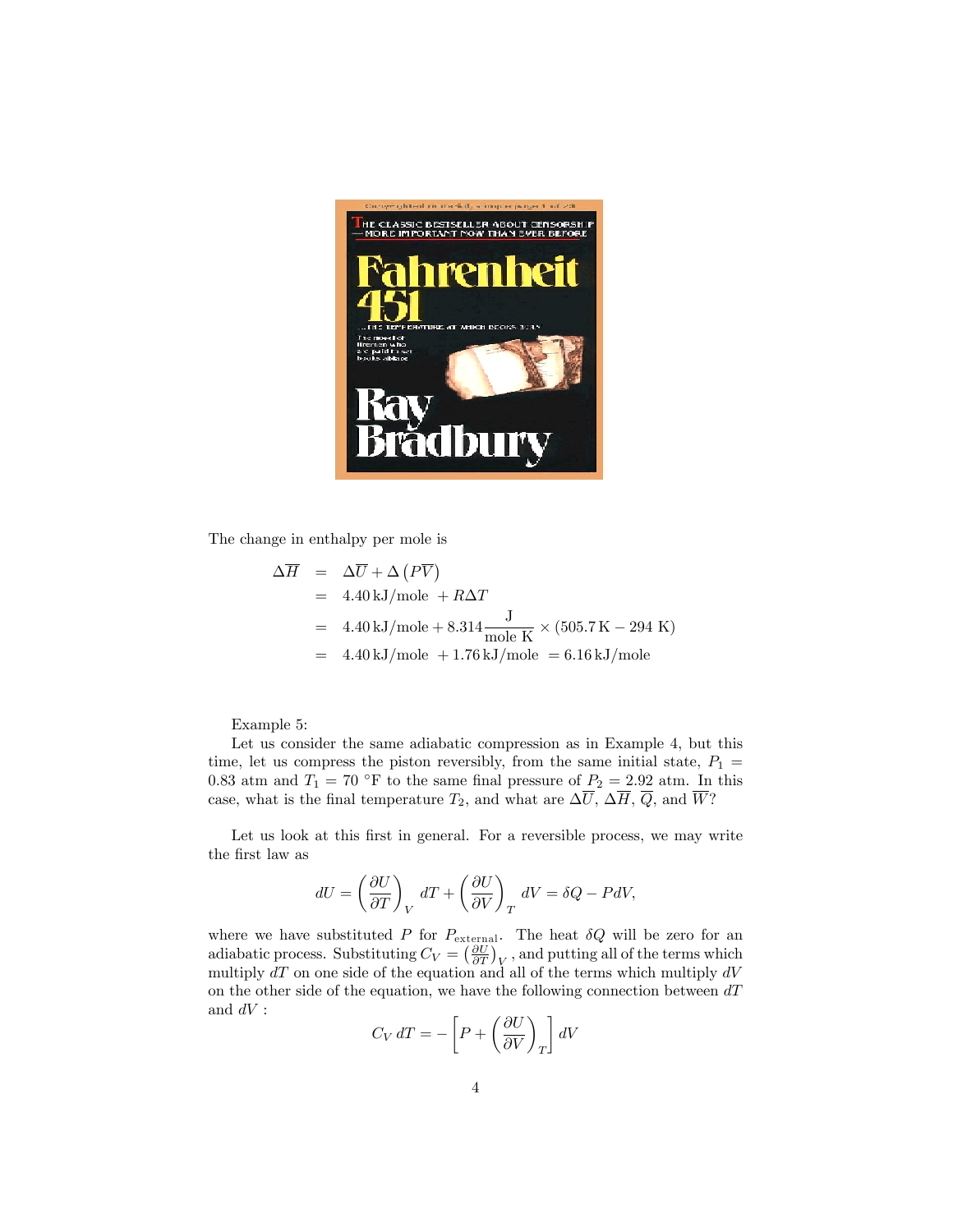If we know  $C_V$  as a function of T and V, and if we know P and  $\left(\frac{\partial U}{\partial V}\right)_T$  as functions  $T$  and  $V$ , we ought to be able to integrate this equation to find a connection between the initial state variables  $T_1$  and  $V_1$  and the final state variables  $T_2$  and  $V_2$ . Our job is relatively easy for the case of the ideal gas because  $C_V$  is a constant, and  $\left(\frac{\partial U}{\partial V}\right)_T = 0$ . This we have

$$
C_V dT = -P dV = -\frac{nRT}{V} dV
$$

Dividing both sides of this equation by  $T$ , we have

$$
\frac{dT}{T} = -\frac{nR}{C_V} \frac{dV}{V}.
$$

Integrating from the initial state to the final state, we have

$$
\int_{T_1}^{T_2} \frac{dT}{T} = -\frac{nR}{C_V} \int_{V_1}^{V_2} \frac{dV}{V};
$$
  
\n
$$
\ln(T_2) - \ln(T_1) = -\frac{nR}{C_V} [\ln(V_2) - \ln(V_1)];
$$
  
\n
$$
\ln\left(\frac{T_2}{T_1}\right) = -\frac{nR}{C_V} \ln\left(\frac{V_2}{V_1}\right)
$$

Thus we have a general result for an ideal gas which undergoes an adiabatic reversible compression (or expansion). Exponentiating both sides, we have,

$$
\left(\frac{T_2}{T_1}\right) = \left(\frac{V_2}{V_1}\right)^{-\frac{R}{\overline{C}_V}}
$$
 (reversible adiabatic expansion of ideal gas).

There are two other permutations of this result which may be useful. We may substitute  $PV = nRT$ , to write

$$
\frac{V_2}{V_1}=\frac{T_2}{T_1}\frac{P_1}{P_2}
$$

This can be used to eliminate volume;

$$
\begin{pmatrix}\n\frac{T_2}{T_1}\n\end{pmatrix} = \left(\frac{T_2}{T_1}\right)^{-\frac{R}{C_V}} \left(\frac{P_1}{P_2}\right)^{-\frac{R}{C_V}};
$$
\n
$$
\begin{pmatrix}\n\frac{T_2}{T_1}\n\end{pmatrix}^{1+\frac{R}{C_V}} = \left(\frac{P_2}{P_1}\right)^{\frac{R}{C_V}};
$$
\n
$$
\frac{T_2}{T_1} = \left(\frac{P_2}{P_1}\right)^{\frac{R}{R+\overline{C_V}}};
$$

which gives the direct connection between  $T$  and  $P$ ,

$$
\frac{T_2}{T_1} = \left(\frac{P_2}{P_1}\right)^{\frac{R}{C_P}}
$$
 (reversible adiabatic expansion of ideal gas).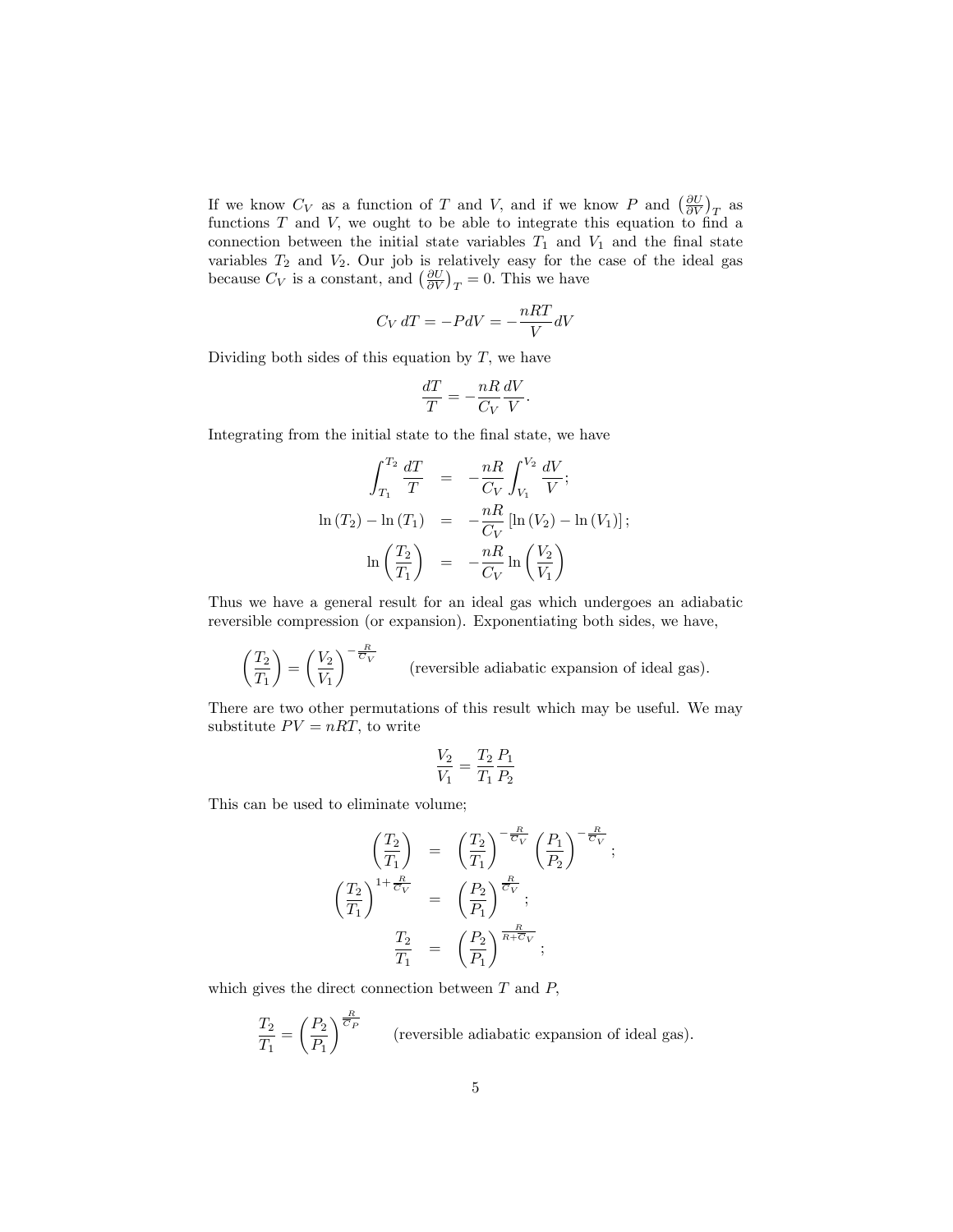We could also have eliminated temperature using

$$
\frac{T_2}{T_1} = \frac{P_2}{P_1} \frac{V_2}{V_1}
$$

in order to write

$$
\frac{P_2 V_2}{P_1 V_1} = \left(\frac{V_2}{V_1}\right)^{-\frac{R}{C_V}};
$$
\n
$$
\frac{P_2}{P_1} = \left(\frac{V_1}{V_2}\right)^{1+\frac{R}{C_V}};
$$
\n
$$
\frac{P_2}{P_1} = \left(\frac{V_1}{V_2}\right)^{\frac{\overline{C_V}+R}{\overline{C_V}}} = \left(\frac{V_1}{V_2}\right)^{\frac{\overline{C_P}}{\overline{C_V}}}.
$$

This can be factored to give the relation

$$
P_2 V_2^{\frac{C_P}{C_V}} = P_1 V_1^{\frac{C_P}{C_V}},
$$

so that it may be said that, for an adiabatic reversible expansion of an ideal gas, the path followed in a  $PV$  diagram must be such that

 $PV^{\gamma} = \text{const.}$  (reversible adiabatic expansion of ideal gas).

where the exponent

$$
\gamma = \frac{C_P}{C_V}
$$

is greater than unity since  $C_P = C_V + nR$ .

Returning now to the problem at hand, let us first calculate the final temperature  $T_2$ . Using the expression

$$
\frac{T_2}{T_1} = \left(\frac{P_2}{P_1}\right)^{\frac{R}{\overline{G}_P}}
$$

we have

$$
T_2 = T_1 \left( \frac{2.92 \text{ atm}}{0.83 \text{ atm}} \right)^{\frac{2}{7}}
$$
  
= 294 K × (3.52)<sup>2</sup>  
= 294 K × 1.43  
= 421 K

This means that the final temperature of the gas after a reversible compression is only  $\overline{Q}$ 

$$
(421\,\mathrm{K} - 273.15\,\mathrm{K}) \times \frac{9}{5} + 32 = 298\,\mathrm{°F}
$$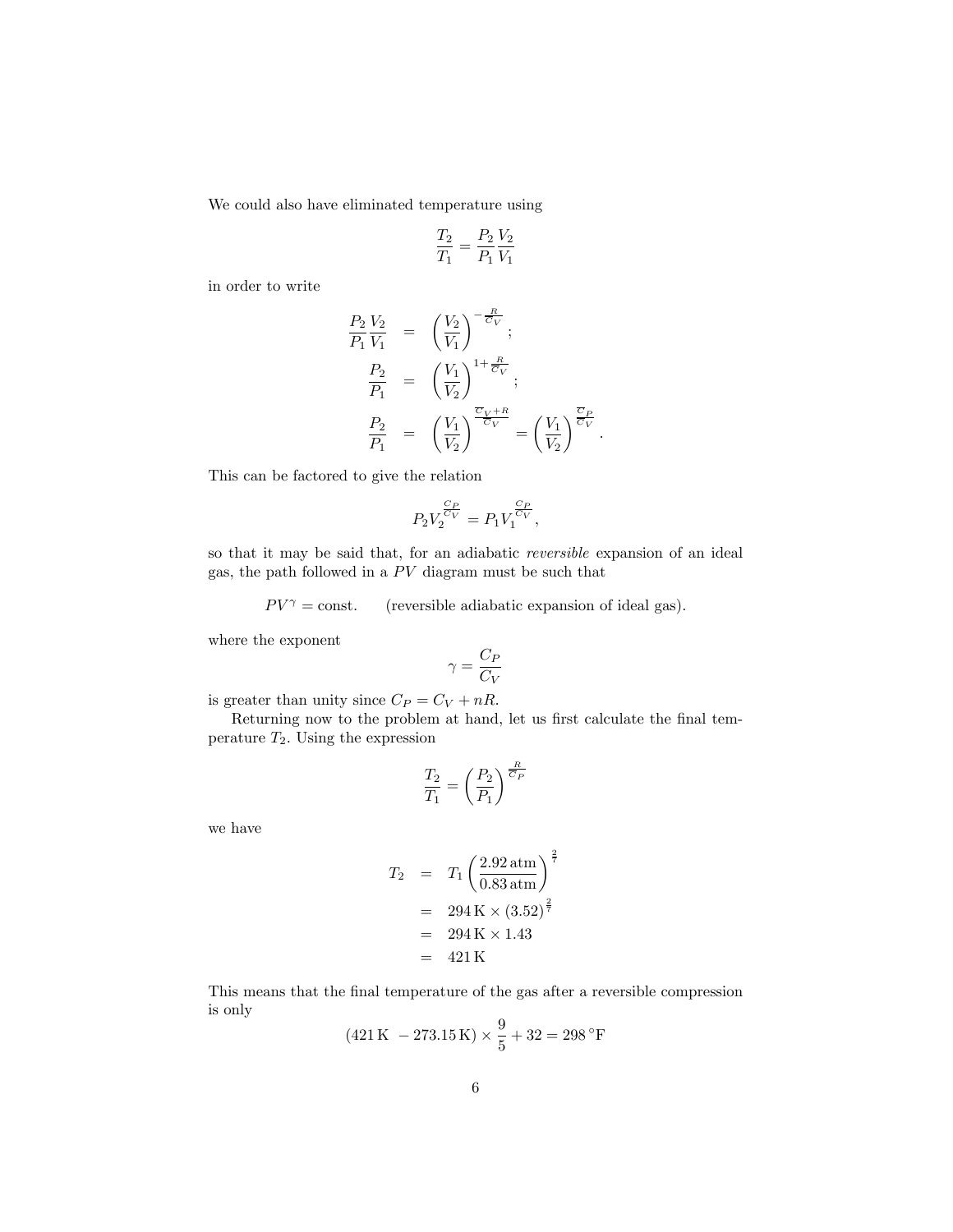Although the gas reaches the same final pressure, apparently it does not reach the same final state. The temperature is lower, which means that the volume will be smaller - the gas will be more tightly compressed.

Because U for an ideal gas depends only on temperature, and because for  $Q=0,$ 

$$
\Delta U = -W,
$$

it is obvious that less work was done by us in compressing the gas reversibly than was done by us in compressing the gas irreversibly. In the reversible case,

$$
\Delta \overline{U} = \frac{5}{2} R (421 \text{ K} - 294 \text{ K})
$$
  
=  $\frac{5}{2} \times 8.314 \frac{\text{J}}{\text{mole K}} \times (421 \text{ K} - 294 \text{ K})$   
= 2.64 kJ/mole

so that

$$
\overline{W} = -2.64 \text{ kJ/mole}
$$

and

$$
\Delta \overline{H} = 2.64 \text{ kJ/mole} + 8.314 \frac{\text{J}}{\text{mole K}} \times (421 \text{ K} - 294 \text{ K})
$$
  
= 3.70 kJ/mole.

## Comparison of the Reversible and Irreversible Compressions from Examples 4 and 5

It is instructive to compare the reversible and irreversible processes on a  $PV$ diagram. The starting point for both processes is

$$
\overline{V}_1 = \frac{R \times 294}{.83} = 29 \,\text{liters/mole},
$$
  

$$
P_1 = 0.83 \text{ atm},
$$

Taking  $\overline{V}$  in liters/mole, and P in atmosphere, the reversible process can be sketched as a curve following

$$
P = \frac{92.6}{\overline{V}^{\frac{7}{5}}}
$$

and ending when the pressure is

$$
P_2 = 2.92\,\mathrm{atm}
$$

and the volume is

$$
\overline{V}_{2 \text{ (reversible)}} = \left(\frac{92.6}{2.92}\right)^{5/7} = 11.8 \text{ liters/mole.}
$$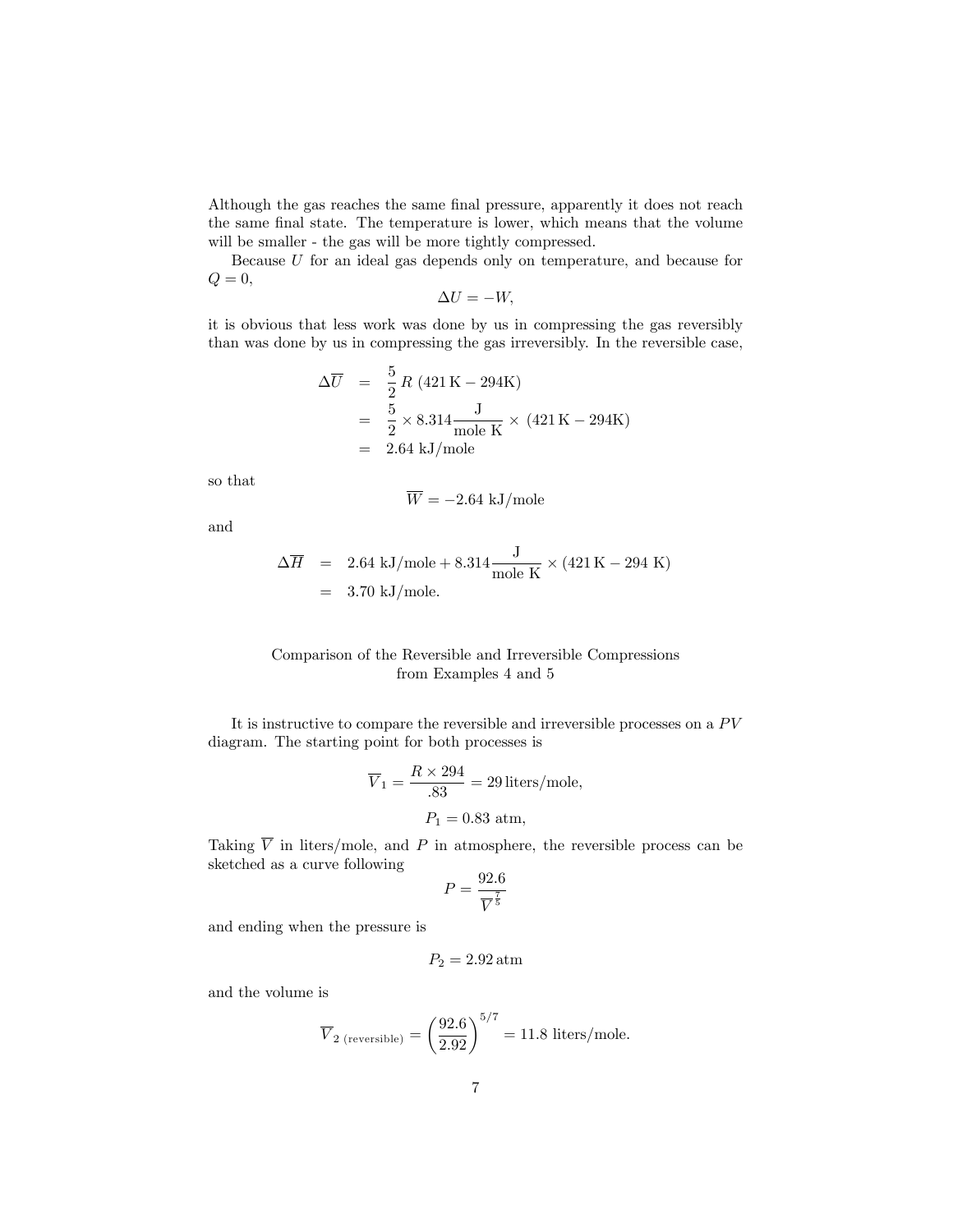

Let us now sketch the irreversible compression on the same graph. (See Figure 3) Let us take  $P$  to be the external pressure for the irreversible process; this is fixed at 2.92 atm. We will draw a straight line which connects the initial volume to the final volume. As we mentioned above, the final volume for the irreversible compression is greater than it is for the reversible compression:

$$
\overline{V}_{2 \text{ (irreversible)}} = \frac{R \times 505.7 \text{ K}}{2.92 \text{ atm}}
$$
\n
$$
= \frac{0.082 \frac{\text{liter-atm}}{\text{mole-K}} \times 505.7 \text{ K}}{2.92 \text{ atm}}
$$
\n
$$
= 14.2 \text{ liters/mole}
$$